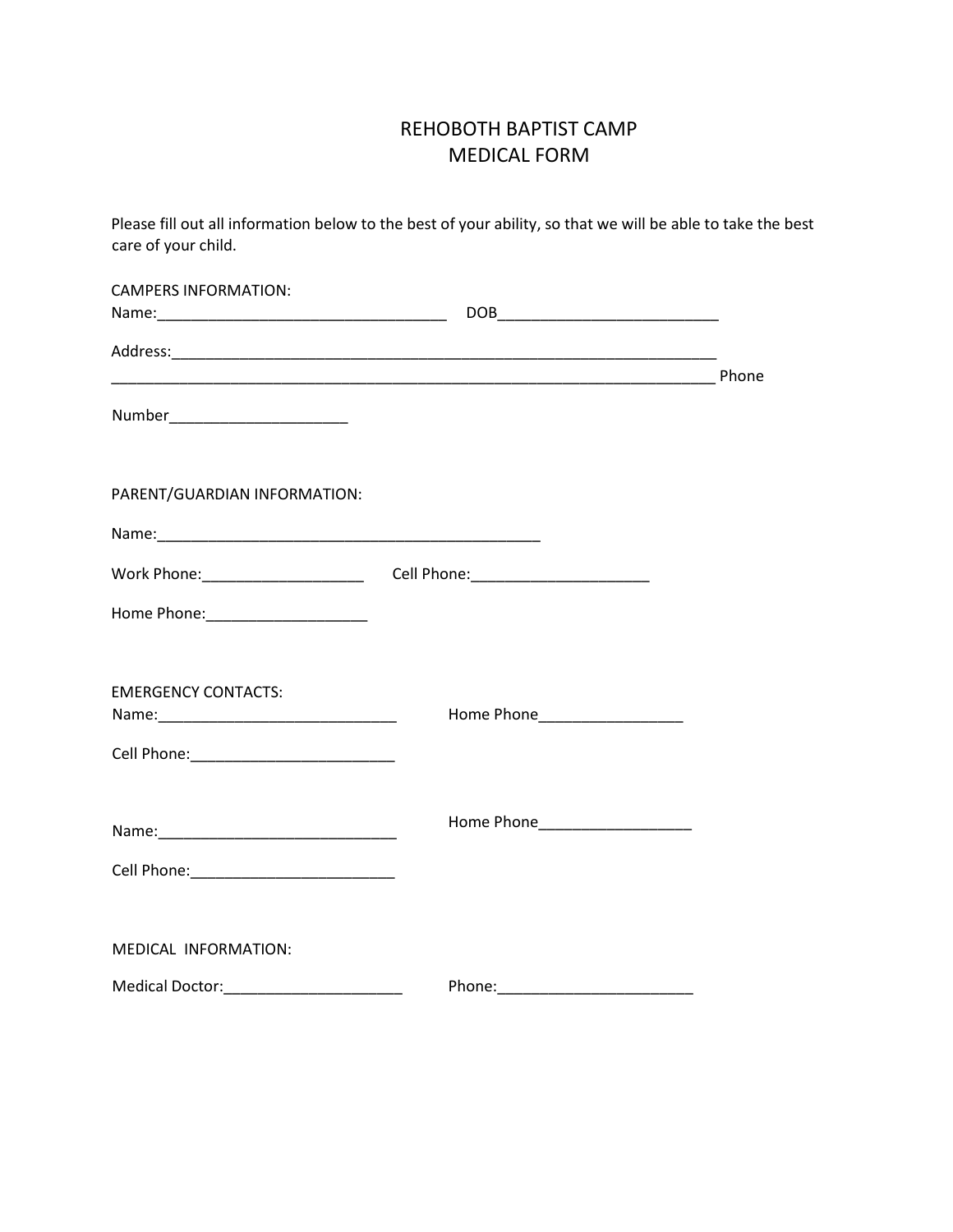## REHOBOTH BAPTIST CAMP PERMISSION TO ADMINISTER MEDICATIONS

I, the parent/guardian of \_\_\_\_\_\_\_\_\_\_\_\_\_\_\_\_\_\_\_\_\_\_\_\_\_\_give my permission to the camp Health Care Provider of his/her designate to give the following medications (or their generic equivalents) to my child, in accordance with recommended package dosing for the specific indications below. These medications are available at the camp and CAMPERS NEED NOT BRING THEM TO CAMP.

## PLEASE CHECK BELOW WHAT YOUR CHILD IS ALLOWED TO RECEIVE.

|                                                                                                                          | <b>YES</b> | <b>NO</b> |  |
|--------------------------------------------------------------------------------------------------------------------------|------------|-----------|--|
| Tylenol: Mild fever or discomfort                                                                                        |            |           |  |
| Ibuprofen/Motrin: Mild fever or discomfort<br>Throat Lozenges: Cough/sore throat<br>Topical Creams: Itching, sunburn, or |            |           |  |
| Insect bites                                                                                                             |            |           |  |
| Benadryl: Allergy symptoms                                                                                               |            |           |  |
| Antacid (Tums, Pepto-Bismol): upset stomach                                                                              |            |           |  |
| Anti-diarrheal: for diarrhea                                                                                             |            |           |  |
| Sunscreen: Sunburn protection                                                                                            |            |           |  |
| <b>Insect Repellent</b>                                                                                                  |            |           |  |
| Signature of Parent/Guardian:                                                                                            |            | Date:     |  |

Please list all medications (including over the counter or non- prescription drugs)taken routinely. Bring enough medication to last the entire week of camp. Please keep the medication in its ORIGINAL PACKAGE/BOTTLE that identifies the name of the medication, the dosage and the frequency of administration.

| I, the parent/guardian of                                                    | give my permission to the camp Health Care |
|------------------------------------------------------------------------------|--------------------------------------------|
| Provider or his/her designate to give the following medications to my child. |                                            |

| Med#1 | Med#7  |
|-------|--------|
| Med#2 | Med#8  |
| Med#3 | Med#9  |
| Med#4 | Med#10 |
| Med#5 | Med#11 |
| Med#6 | Med#12 |

ALL MEDICATIONS BROUGHT TO CAMP MUST BE IN THE ORIGINAL CONTAINERS!!

| Signature of parent/guardian: | Date: |
|-------------------------------|-------|
| ALLERGIES:                    |       |